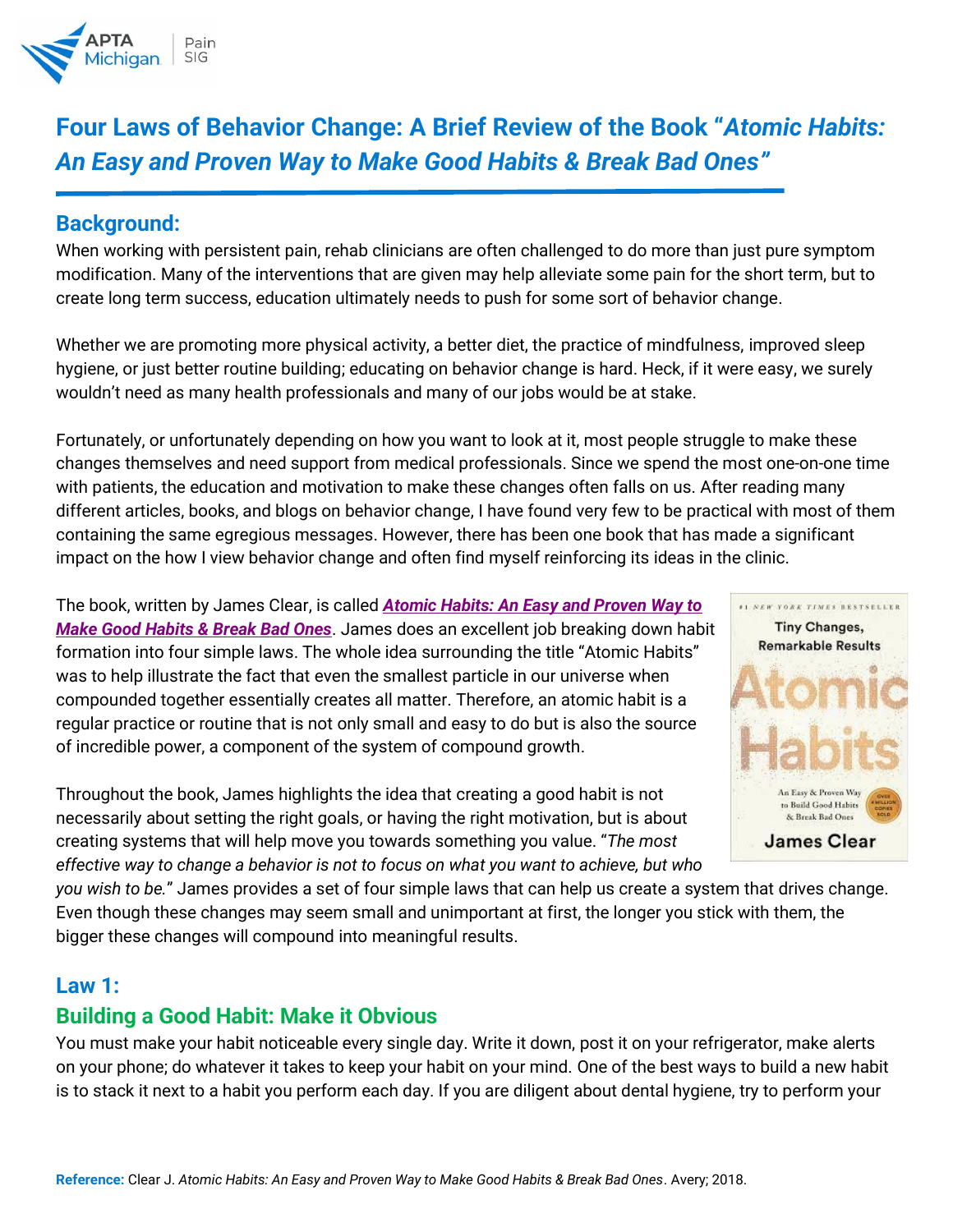

habit the same time or right after you brush your teeth. By stacking your habit next to something you already perform makes it much easier to accomplish.

# **Breaking a Bad Habit: Make it Invisible**

Contrary to building a good habit, to break a bad habit, you must try to make it as invisible as possible. The problem with most bad habits is that once a habit is formed, it is unlikely to be forgotten. Most people believe they can build the ability to resist it, however, it's much easier to avoid temptations rather than resist them.

## **Law 2:**

# **Building a Good Habit: Make it Attractive**

The more appealing your habit becomes the more enticing it will be to accomplish it. Many habits can be



reinforced through neurotransmitter-driven feedback loops. By associating your habit with something you enjoy further reinforces the motivation to act on that habit. One way you can accomplish this is through temptation bundling. By pairing an action that you want to do with something that you need to do helps create habit-formation.

# **Breaking a Bad Habit: Make it Unattractive**

The inverse to this law would be to make it unattractive. By creating an

unpleasant relationship with a bad habit reinforces us to not act upon it. Most causes to habits are often due to the prediction that precedes them. The prediction therefore leads to a feeling and by associating negative feelings helps lessen the craving to perform the habit.

## **Law 3:**

# **Building a Good Habit: Make it Easy**

The most effective form of learning is practice, not planning. Start off with something that is easy to accomplish and can be done each day. Slowly build from there and try to not retract what you have done. The amount of time you have performed a habit is not as important as the number of times you have performed it. With enough repetition, the habit then becomes more automatic.

# **Breaking a Bad Habit: Make it Difficult**

By now you should see a common theme with these laws. If you want to break a bad habit, make it difficult to accomplish. Technology nowadays is often geared at making our lives easier but commit yourself to create extra steps needed to perform a bad habit. Develop more resistance to restrict you which then reduces the automaticity of performing the bad habit.

## **Law 4:**

## **Building a Good Habit: Make it Satisfying**

Circling back to some of the neuroscience that occurs, we are more likely to perform a behavior when we feel rewarded and satisfied. It's easier for us to prioritize immediate rewards over delayed gratification. Therefore,